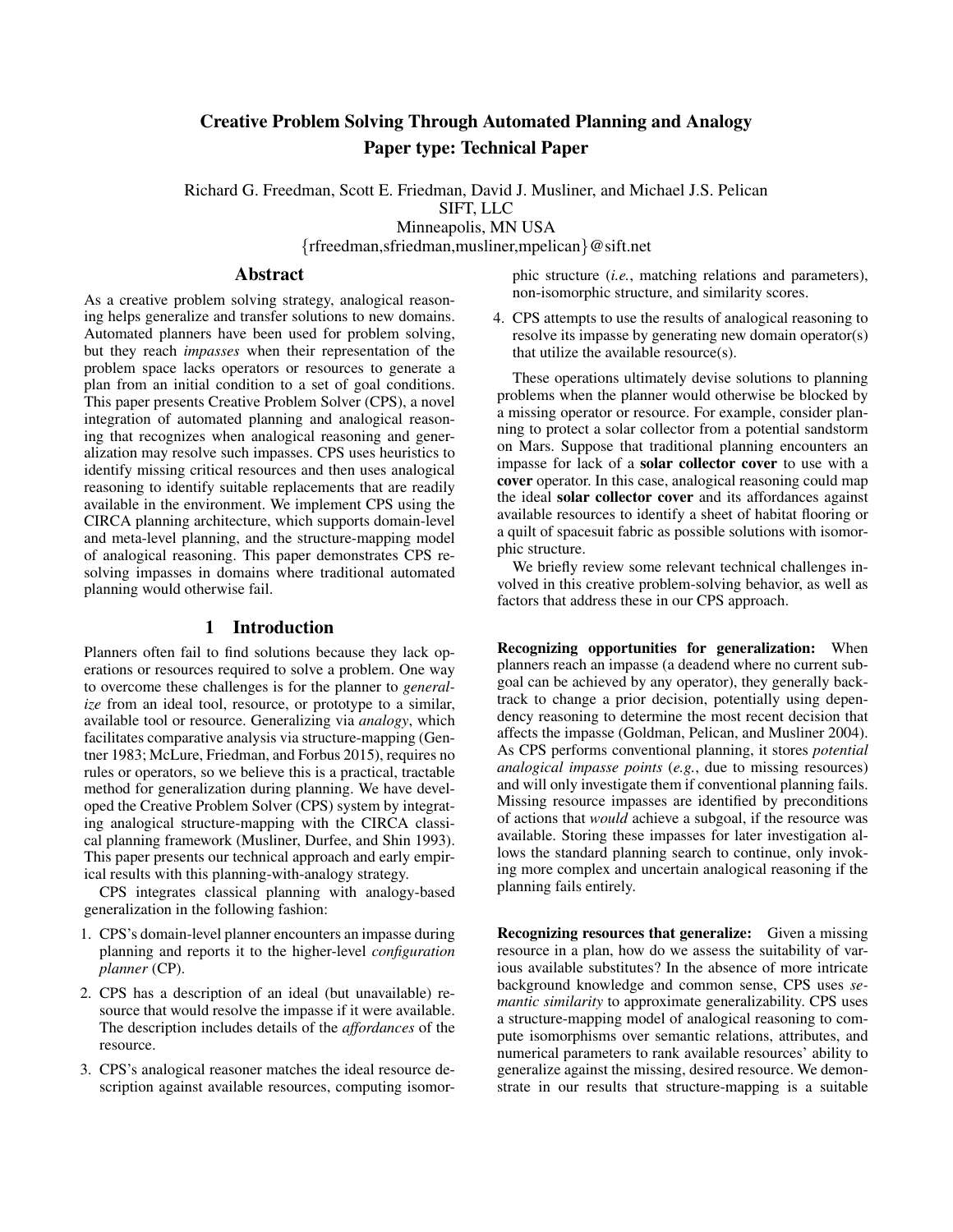heuristic for approximating generalizability, and we also outline possible improvements as future work.

Resolving an impasse with a generalization: Identifying generalizable resources does not, in itself, solve an impasse; CPS must revise its planner's configuration to accommodate the generalization. CPS generates a new operator that uses the proposed resource instead of the ideal resource. This leads to a new planning domain model, and a re-start of the domain-level planner.

Following a brief background on CIRCA, in Section 2 we introduce a domain that benefits from a planner that exhibits creative problem solving. Section 3 describes extensions to CIRCA to identify missing resources and find alternatives via analogy. We then illustrate how CPS addresses related problems from the example domain in Section 4, and we evaluate CPS's present scalability across multiple dimensions in Section 5. We describe related work in Section 6, and directions for future work in Section 7.

# 2 Background

As a proof of concept for our approach to plan generalization through analogical reasoning about resources in classical planning domains, we have adapted our CIRCA planning system to use analogical reasoning to find better plans for a river-crossing domain.

#### CIRCA Planning

We have extended the CIRCA planning and execution system (Musliner, Durfee, and Shin 1995; Musliner et al. 2008) to include a novel creative problem solving component that uses analogical reasoning to synthesize new plan operators by reasoning about resource affordances.

CIRCA has a higher-level "Adaptive Mission Planner" (AMP) that manages planning across an extended mission, selecting which goals are planned for during different mission phases and adapting the planning problems as needed to balance goal achievement against robustness (*e.g.*, against uncontrollable adversaries like weather) and mission time. The AMP repeatedly tasks a lower-level planner, the Controller Synthesis Module (CSM), with planning problems that are tailored to each mission phase. Like other symbolic Artificial Intelligence (AI) planners in the STRIPS tradition (Fikes and Nilsson 1971), CIRCA represents each world state as a finite set of features with discrete values drawn from finite domains (Goldman et al. 1997). Unlike most symbolic AI planners, CIRCA reasons about uncontrolled transitions (adversaries), temporal deadlines, possible failures, formally-verified safety-preserving plans, and real-time execution, but these concerns are not central to our approach to creative problem solving. We started with CIRCA because it already includes the meta-reasoning capability to reformulate problems for its domain-level planner, the CSM.

A CIRCA planning problem, configured by the AMP and posed to the CSM, includes initial conditions, controlled actions, uncontrolled transitions, goals (partial state



Figure 1: In the Dukes of Hazzard domain, an autonomous car must travel across a river canyon from East to West.

descriptions), and a distinguished failure feature that must be avoided. It can also include numeric rewards for goal conditions. The CSM builds reactive control plans by anticipating possible future world states and selecting action choices for each state, including responding to unexpected or adversarial events and outcomes.

The CSM can operate in several different planning modes, depending on what kind of domain models are available and what level of reasoning about plan guarantees and performance is desired. "Classic" CIRCA uses models with unquantified nondeterminism (*e.g.*, actions may have diverse outcomes and the planner must reason about each of them, since it cannot control which outcome will occur). The CSM uses a formal verifier to prove that its plans achieve the goals and avoid catastrophic failures. In other modes, the model can include probabilistic transitions that have outcomes with known probability distributions, and goals can have associated rewards that allow tradeoff reasoning. We are using those models for this project, and running the CSM in its Maximize Expected Utility (MEU) mode.

In MEU mode, the CSM uses its usual heuristics to build reactive plans and then assesses their expected utility (EU roughly, the sum of goal rewards times their probability of being achieved<sup>1</sup>). The CSM then keeps revising its plan, building new controller versions and checking to see if their EU is greater than the best plan so far. This cycle continues until a desired EU is reached, a timeout is reached, a desired number of controllers have been generated and evaluated, or every possible controller has been evaluated. Exhaustive search is only possible for small problems, due to combinatorial explosion. In practice, for larger problems, the CSM samples the space of possible controllers using heuristic search.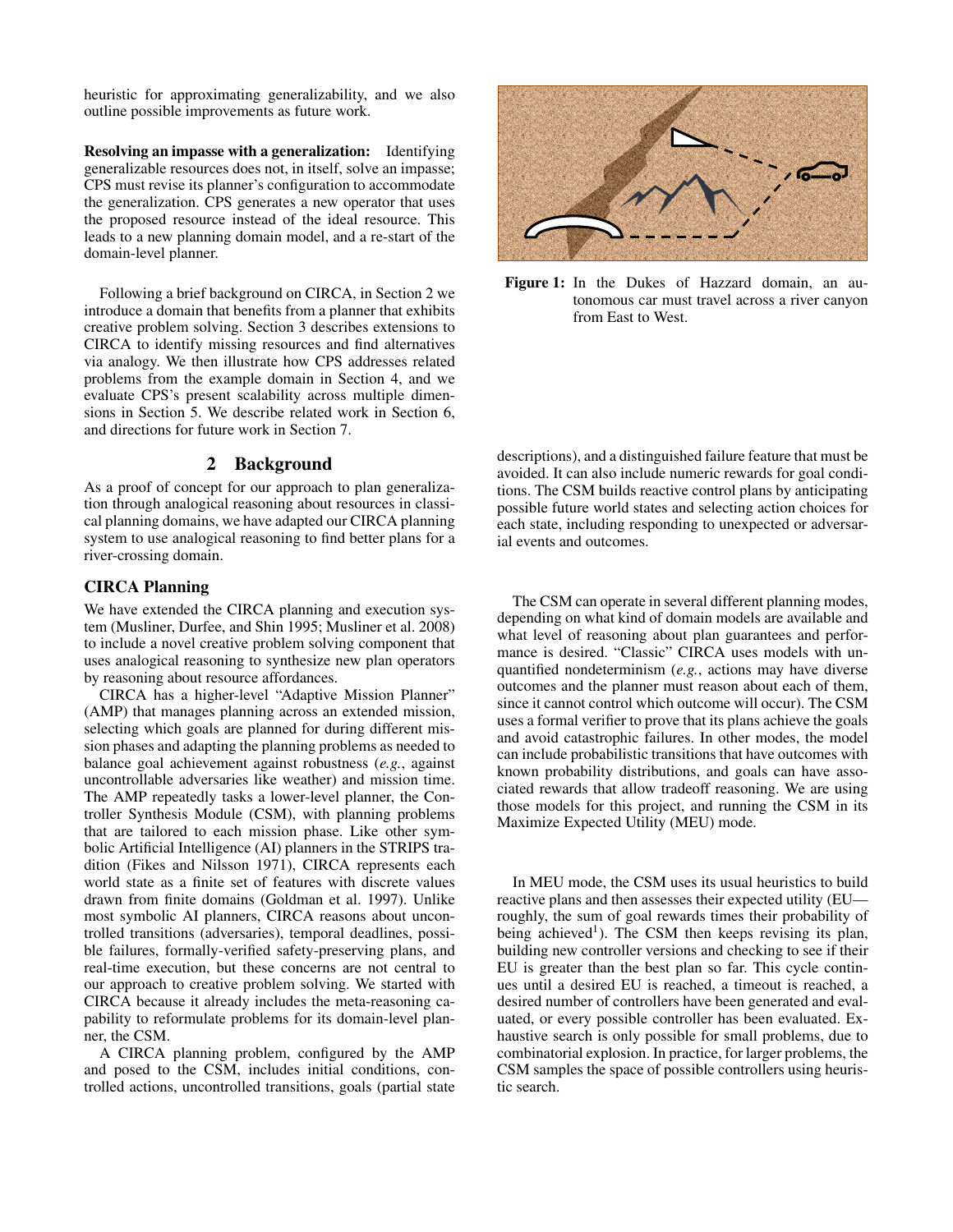# Illustrative Domain

As an example of the types of domains that can be solved using the CPS approach to analogical generalization, we have developed several variations of a "Dukes of Hazzard" (DoH) domain where an autonomous vehicle is trying to travel from East to West across a river canyon (see Figure 1). There are two possible routes across the river: a bridge which may or may not be destroyed, and a narrow spot in the canyon which may be jumped by the vehicle using a ramp. MEU mode allows the CSM to reason about both risk and reward, seeking the best balance. In the simplest DoH scenario, the balance is deliberately made obvious–the bridge is certain to achieve the goal of getting across the river, as long as it doesn't collapse (or get destroyed by an uncontrollable event, such as a flood) before the crossing is complete. The ramp jump is only somewhat likely to succeed, and its alternate outcome is catastrophic failure, so the planner will always prefer to use the bridge if possible. If the bridge is destroyed before the vehicle arrives, there's no choice but to try the ramp jump. However, in other domain variations, the bridge route may be less attractive. In some, there may be a high likelihood that the bridge will be destroyed while the car travels towards it, and in others the bridge may be defined as impassable before the scenario begins. In these cases, CPS will find the expected payoff of jumping the river more attractive.

To jump the river, CPS must apply the jump\_ramp operator (see Figure 3). jump\_ramp has two preconditions that must satisfied: a precondition on the value of location, which can be satisfied by a sequence of movement actions, and a (have ramp  $t$ ) precondition representing the presence of a "ramp" resource necessary to perform the action. As described below, CPS includes a notion of actionenabling resources, of which the ramp is an example. If there is no ramp available in the scenario, CPS must plan some way to obtain one or reason about substituting an available resource. That is where analogical reasoning for plan generalization comes in.

# 3 Creative CIRCA

Our Creative CIRCA architecture adds three broad new capabilities to the established CIRCA planning system (illustrated in Figure 2).

- First, we have introduced a simple, abstract notion of a "resource" to CIRCA planning. By distinguishing resources from other symbolic domain features, we enable new methods of reasoning that are specific to resources.
- Second, we have developed a method for *resource impasse detection*, using the planner's heuristic function to identify situations in which the lack of a resource defeats a potential problem solution.



Figure 2: CPS enhances the existing CIRCA architecture with an analogical reasoning component and a *resource impasse detector*.

• Third, we have integrated an analogical reasoning system (AR) that uses semantic graph representations of resource affordances to propose possible resource substitutions, enabling the CP to generate new plan operators and creatively transform the problem considered by the CSM.

### Resource Features

To support creative problem solving to overcome the absence of critical resources, we have enhanced the CIRCA world model with a representation of a *resource* feature. In our initial implementation, a resource can be any physical object or substance that is required to initiate a controlled action by the agent. Thus resources are closely related to the general notion of tools. Resources appear in the planning system's world model as special boolean resource features of the form have <resource name>. They also appear in a special database in the CP as named records with corresponding descriptions in the form of graph structures. For example, if the DoH car decides to jump over a river, it must meet the precondition (have\_ramp  $\overline{t}$ ) (see Figure 3) and there will be a graph structure in the CP's data set that includes a description of a ramp (see Figure 5). These new domain modeling elements support new reasoning methods, as follows.

#### Resource Impasse Detection

To identify opportunities to use analogical reasoning to overcome planning challenges, CPS must recognize planning situations where a potentially useful action is not enabled. CPS

<sup>&</sup>lt;sup>1</sup>The actual EU calculation is more complicated because we allow different kinds of goals that get reward in different ways. Achievement goals get reward only once, repeated-achievement goals get reward every time they are re-achieved, and maintenance goals accumulate more reward the longer the system is expected to stay in a satisfying state.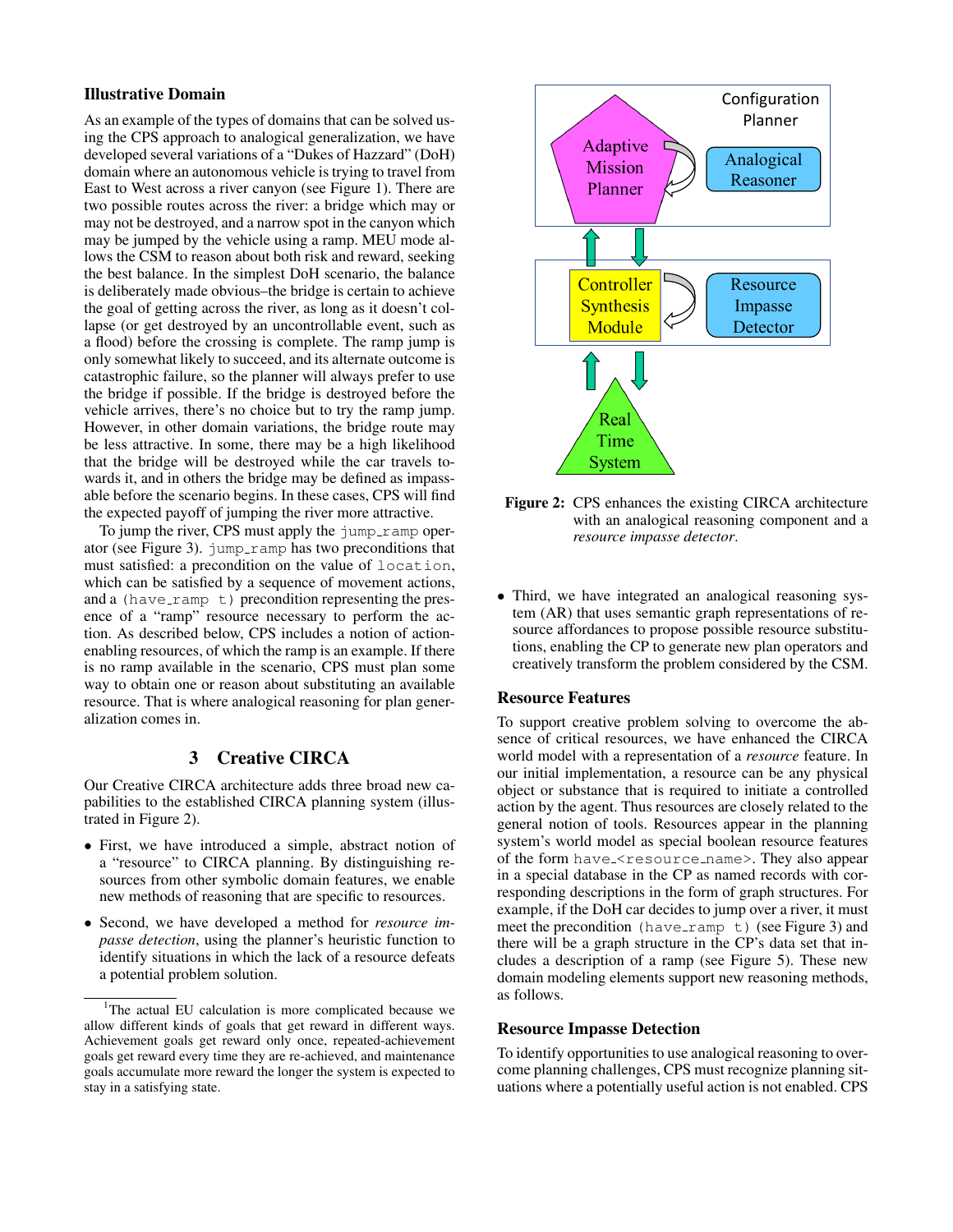```
(def-action jump_ramp
 :preconds ((location ramp_trail_1) ;; and
  (have_ramp t))
:postconds ((.90 (location safely_across_ramp) (canyonside west))
              ;; or
               (.10 (failure t))) ;; catastrophe!
 :wcet 10
 :delay-distribution (constant-distribution 10))
```
Figure 3: The jump\_ramp action representation includes a "ramp" resource in its preconditions, and has probabilistic postconditions.

|               | (def-action cross bridge                           |
|---------------|----------------------------------------------------|
|               | :preconds ((location bridge trail 2) ;; and        |
|               | (bridge condition open))                           |
|               | :postconds ((location safely across bridge) ;; and |
|               | (canyonside west))                                 |
| $:$ wcet $10$ |                                                    |
|               | :delay-distribution (constant-distribution 10))    |

Figure 4: The cross bridge action has a single set of deterministic postconditions.

exploits the structure of its heuristic graph to find such actions. During action choice, CPS builds a plan-graph style heuristic graph, building from individual goal propositions down through the domain transitions that can establish them (while ignoring the delete effects of transitions). Conjunctive preconditions of transitions are split into their individual propositions as subgoals, which are then supported in the same manner. For example, if (canyonside west) is a goal proposition, the heuristic graph will contain a root node for (canyonside west) with child nodes for each transition that establishes it. In turn, the children of those nodes are nodes for the preconditions of those transitions. When the heuristic graph has been completed, any leaf proposition nodes represent the unmet preconditions of possibly useful transitions. At that point, those nodes can be stashed for analysis, if there is reason to pursue an improvement to the first plan generated.

In the CPS architecture, it is the job of the CP to assess the quality of the plan returned by the CSM and decide whether to invest in the analysis of the collected heuristic leaf nodes. In the case that the CSM does not find any plan to reach the goal state, it is trivial to decide to re-plan. In other cases, the CP must assess some measure of plan quality. CIRCA supports a variety of different measures of plan quality including likelihood of failure, number of possibly reachable goals, and the estimated utility of the plan. In each case, an acceptable threshold for plan quality can be supplied as a parameter to the planner.

For example, in the DoH domain, if the bridge condition doesn't permit the cross bridge operator (see Figure 4) and have ramp is not  $t$ , the CSM will not be able to find *any* plan that achieves the goal of crossing the river. In that case, the CP will analyze the collected heuristic leaf nodes. Among the leaf nodes containing unsatisfiable action preconditions will be some for  $(have\_ramp \t t)$  and some for (bridge condition open). At this point, the CP will have identified an impasse in planning that can be relieved by establishing an action precondition, but it has no possible actions that can directly achieve either condition.

The standardized resource naming allows the system to



Figure 5: The CP's resource database contains a graph structure defining the ramp resource.

recognize that the ramp is a resource, and as such it may be able to generalize the  $\frac{1}{2}$ ump ramp action to use an alternative resource, whereas it has no way to generalize cross bridge (in this particular domain version; one can easily imagine extended domains where the bridge is also modeled as a resource).

# Analogical Reasoner

When the CPS identifies an opportunity to overcome an impasse caused by a missing resource, the AR searches for the best available substitute. To do so, the AR uses semantic structure-mapping (Friedman et al. 2017; McLure, Friedman, and Forbus 2015) to identify a candidate resource that is available, and synthesizes a new action operator.

CPS's structure-mapping component computes an approximate *maximal common edge subgraph* (MCES) using a greedy algorithm to avoid the NP-hard time complexity of identifying the optimal solution. Each MCES result contains the following information:

- 1. The *correspondences* of nodes and edges that map across the two semantic graphs. This describes the relational structure and parameters that the two semantic graphs (*i.e.*, resources in the planning problem) have in common.
- 2. The *graph complement*, which is the structure from each graph that does *not* correspond to the other.
- 3. A numerical *similarity score* derived from the cardinality of MCES correspondences.

When a missing resource has been identified, the AR generates a representation of the missing resource and uses structure-mapping to map this against representations of available resources. As described above, this describes what each available resource has in common (and in contrast) to the desired resource. Given multiple results from structuremapping, AR presently ranks them by the size of the MCES correspondences (*i.e.*, where the desired resource corresponds maximally onto the available resource, with the smallest unmatched graph-complement).

As shown in Figure 5, the graph representations include attribute edges directed to associated values. For example, the ideal ramp has a width (internally represented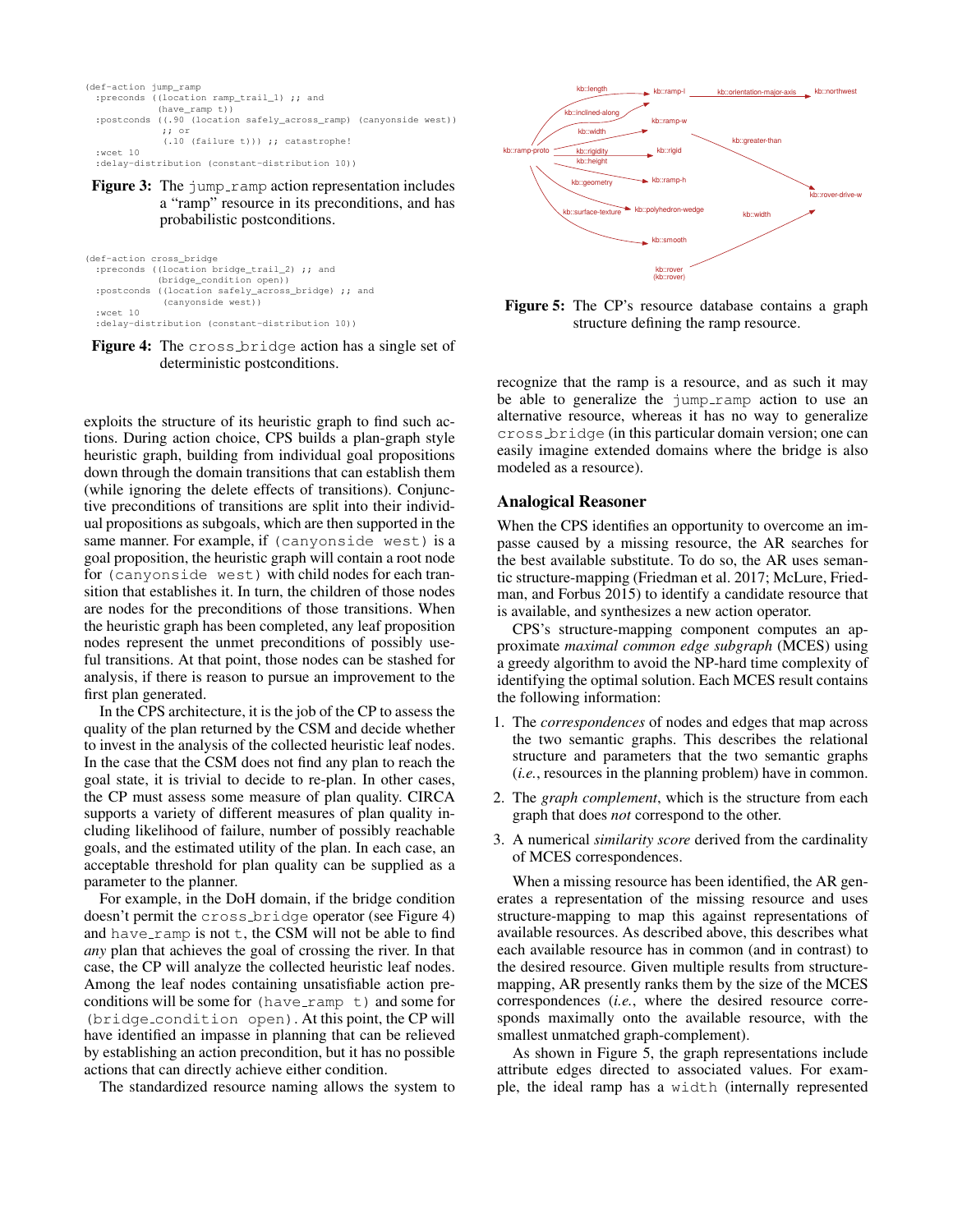

Figure 6:  $\text{rock-2's description graph differs from the}$ ideal ramp in orientation and surface-texture, but matches most attribute edges.

as ramp-w) that is greater than the width of the rover (rover-drive-w).

In the DoH domain, we model the domain as including a variety of different objects, including several large rocks that have some properties that resemble a ramp. For example, Figure 6 shows that the rock-2 graph differs from the ideal ramp graph in two attributes: orientation and surface texture. It also has superfluous surface-material and isa attributes.

This close similarity acts as a suggestion that  $\text{rock-2}$ might be a good substitute for the hoped-for ramp, particularly if those attributes could be adjusted.

#### 4 Results

CPS's analogical plan generalization plays out in the following way in the DoH domain: suppose the planner has all of the model components associated with the action of jumping over the ramp, except that in the initial conditions there is no ramp present. The CSM can still build a good plan: just use the bridge. However, while building that plan it recognizes that there are states where it is not finding a way to achieve the goal (the states where the bridge has been destroyed). In those states, the CSM's heuristic graph can see that the jump-ramp action has desirable postconditions that would achieve the goal, but one key precondition is not satisfied: (have-ramp t). The CSM records this as a "missingresource" impasse.

When the CSM finishes with its best plan, the CP observes the missing-resource impasse annotation and calls out to its new AR component to see if a substitute can be found for the ramp. In our proof of concept, the AR uses graph matching over semantic graphs describing both prototypical desired objects (*e.g.*, a ramp) and object instances that are in the scenario (*e.g.*, several rocks, solar panels, the vehicle). The graph matching identifies ways in which instances do and do not match the desired prototype (*e.g.*, a specific rock matches

some of the prototypical ramp's abstract, qualitative physical attributes such as rigidity, but lacks a smooth surface and is oriented the wrong way).

Selecting the best matching object (rock2), the AR interface creates a new "hypothesized" action for the CSM to plan with, via lexical substitution (*i.e.*, jump\_rock2, with suitably modified pre- and post-conditions). The new action may also be given some additional uncertainty in its successful outcome probability, corresponding to the notion that this action has not been tried and thus may not be accurately modeled. The revised operator is given to the CSM, which replans and decides to try the new operator in the bridgedestroyed state, since it has no higher-EU options.

One advantage of this approach, using the planner to decide how to use hypothesized actions, is that it can automatically decide whether to do "trial runs" or "experiments" with a new action, before making commitments. In the jump rock2 example, the system risks catastrophic failure and may also complete the jump in a damaged but not destroyed state (wherein it would no longer be able to try again). Taking those risks into account, the planner might not plan to do a trial run, but commit on its first try. In a different scenario, with less risk of damage or complete failure, the system might decide to test the operator and examine its outcome. For example, if the problem is to hammer in a nail (Musliner 1994) and no hammer is present, but rocks are, the analogical reasoning could recognize that rocks share key relevant features with hammers (dense, heavy, hard surface) and propose a hit\_nail\_with\_rock action. Since the new action would not threaten the agent itself, the planner might decide to try it out, see whether the nail moved, and only continue using that action if it was successful.

# 5 Evaluation

Using our CIRCA-based CPS implementation as a prototype and guide, we have designed a suite of scalability metrics for some aspects of Creative Problem Solving. We have started to build a scalable domain generator that can create different domains in order to assess CPS performance across different dimensions of variability. In the course of implementation, we have, of course, found opportunities to improve our CPS prototype and have continued to make it more robust and capable.

Building on our analogical examples where the system substitutes a rock for a ramp (or a rock for a hammer), we identified four important dimensions of scalability for our initial focus:

- The number of missing resources to overcome (by using a more-or-less suitable substitute).
- The size of the population of substitute candidates.
- The proportion of good (workable) candidates in the population.
- The richness of candidate descriptions.

To vary the number of missing resources to overcome, we create a set of domain models of fixed complexity (in terms of traditional planning metrics, such as number of operators) and increase the number of critical (required) resources that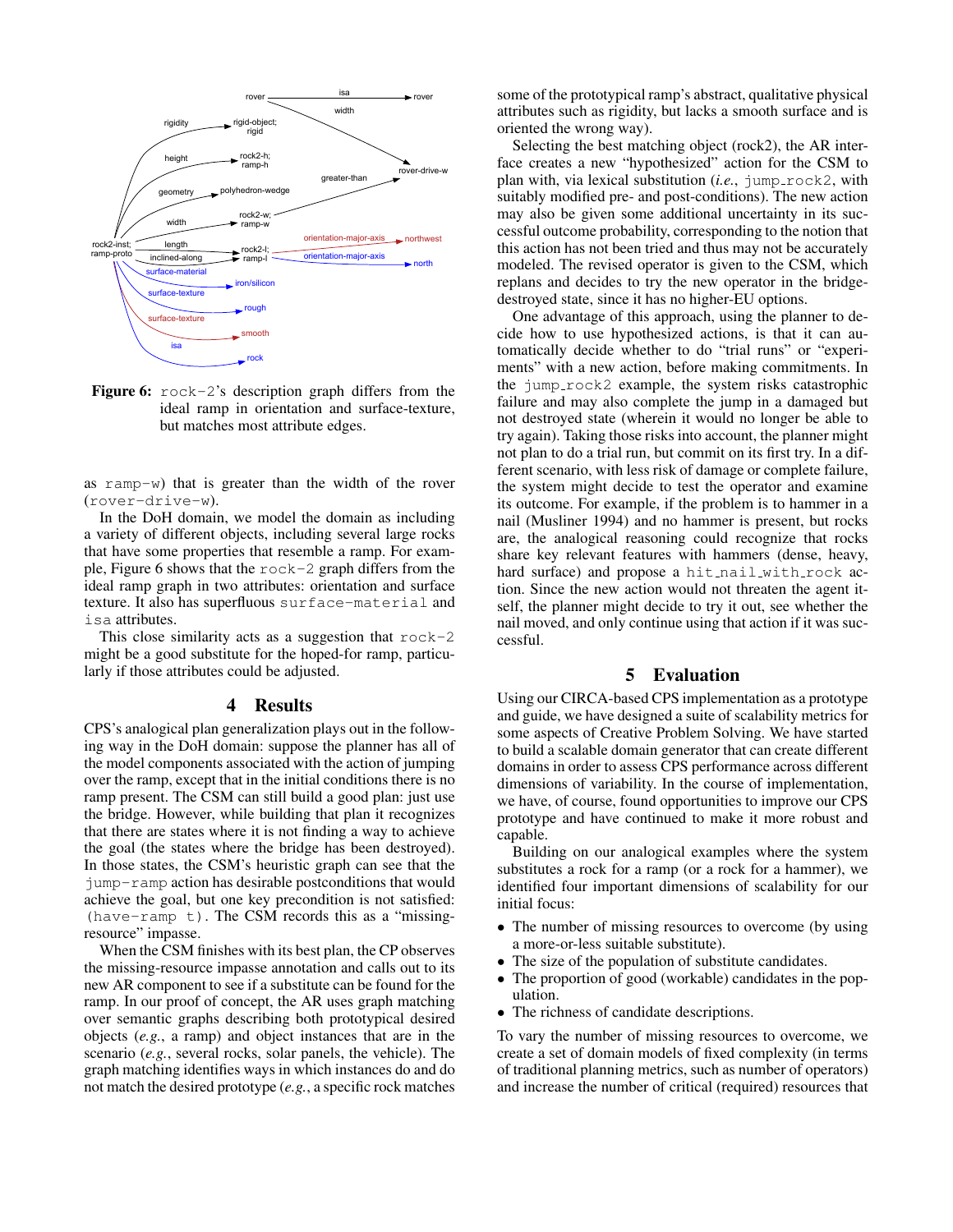are removed, in different versions of the problem. The CPS system must respond by identifying substitute resources from candidates in its environment. The characteristics of that candidate population can also be varied. First, we can change the absolute size of the overall population of candidates, challenging the system's efficiency in assessing substitutes. Second, we can vary the proportion of satisfactory candidates in the population. We expect that, depending on the ratio of satisfactory to total candidates, various heuristic approaches would be better or worse (*e.g.*, if the ratio is very high and experimenting with candidates is safe and low-cost, choosing randomly and experimenting might be a better approach than thinking hard about each individual candidate). Finally, we can vary the number of attributes used to describe the candidates to the CPS system, which should challenge the efficiency of the analogical matching system.

Leveraging our existing tooling for creating scalable domains along traditional AI planning dimensions, we have created a first version of this scalable domain generator and used our CPS system to solve many individual instances of the generated domains. The complexity of the generic domain is currently controlled by five parameters, each based on the dimensions of scalability mentioned above. The first three are the number of actions in the solution plan,  $n$ , the number of resources (a.k.a. tools) required to perform each action,  $r$ , and the number of missing tools,  $m$ . The remaining two parameters are the number of attributes that describe a resource/tool, a, and the number of possible values that can be assigned to an attribute,  $v$ . So by description alone, there are up to  $v^a$  unique tools that can exist. A given domain instance does not include all those tools. We enforce a *worstcase assumption* that no two actions use the same tool, so a generated domain has  $nr - m$  tools available.

Domains are currently generated randomly given these parameters, which means it is unlikely that any of the  $m$ missing tools has a duplicate available under a different label. Analogical reasoning is thus required to assess which available tools are similar enough for substitution. We examined how just the analogical reasoner's performance scales with respect to changes in a, v, and  $nr - m$  in Figure 7. Since the current attribute space is "flat" (only one predicate deep, rather than a more complex semantic graph), the analogical reasoning problem is quite simple and really just a vector comparison. Future work will extend the abstract tool representations to include more complex semantic relations.

The full CIRCA-based solver must call the analogical reasoner at least  $m$  times as it reasons over viable tool substitutions; its runtime changes with respect to changes in  $r$  and  $m$  are shown in Figure 8.

These performance results suggest that, even without optimization, the domain-independent solving algorithms are working well; effort scales appropriately with domain size, and the planner is not performing any backtracking or search in these simple domains. We have already identified additional improvements to the domain-independent reasoning that should allow the system to reason even more quickly about multiple missing tools.



Figure 7: Performance of the Analogical Reasoner on a Generic Domain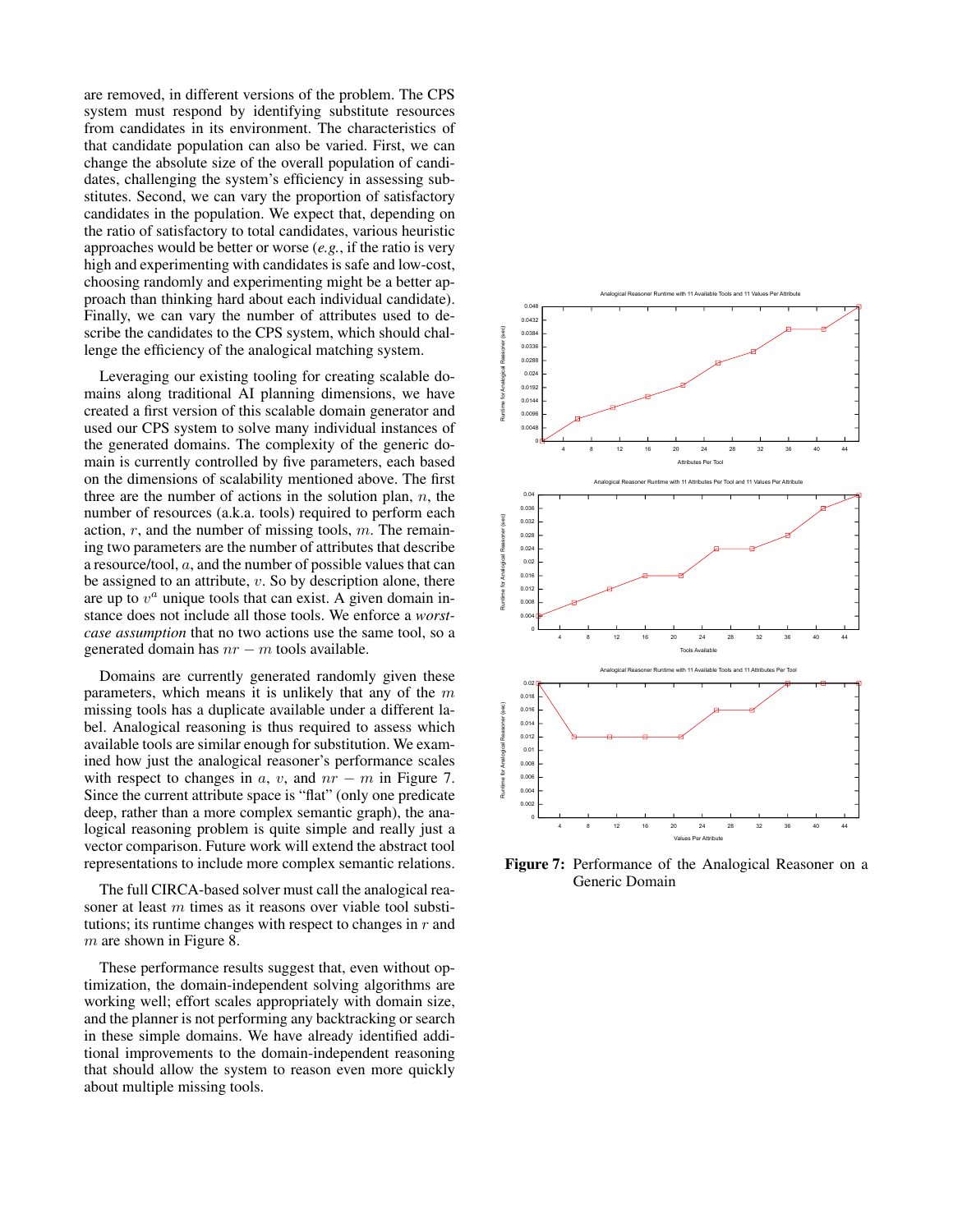

Figure 8: Performance of the CIRCA-based Creative Problem Solver on a Generic Domain

### 6 Related Work

Although there is a reasonable body of literature studying artificial intelligence for creativity with respect to generating novel content, CPS approaches creativity with respect to less-obvious decision making strategies for solving problems. Sarathy and Scheutz (2018) outline the basic elements of agents that exhibit creative problem solving strategies, naming the broad class of challenges as *MacGyver Problems*. Not to be confused with a focus on finding ways to attach tools together to generate new ones with alternative functionality (Nair et al. 2019), MacGyver Problems refer to problems where the subset of the world's state space that is reachable by an agent's current knowledge and abilities does not include the goal state(s). Thus the agent must rely on a set of techniques and strategies that can discover ways to expand its reachable state space, which should eventually make it possible to solve the task and reach a goal state. Sarathy (2018) has also begun to explore possible approaches humans use based on existing neuroscience literature.

The planning and scheduling community has also investigated replacing elements of a planning problem's definition to address tasks. Also investigating cases where problems are not solvable, Göbelbecker et al. (2010) identified possible modifications to the initial state that could render the problem solvable. These modifications provided *excuses* to justify the unsolvability, which serves explainable AI planning (Hoffmann and Magazzeni 2019) more than the actual problem-solving aspect unless the planning agent is able to use the excuse to render the problem solvable. In the case where one observes a planning agent whose model is unknown to the observer, Aineto et al. (2019) define the model recognition problem. Their definition assumes that fluents composing the state space are the same for both the planning agent and observer, but the observed actions are only identified by name such that their implementation (preconditions and effects) needs to be selected from a set of hypothesized implementations. Their approach for solving model recognition involves compiling a new planning task whose actions include editing preconditions and effects of the named action definitions as well as executing the modified actions.

Our approach for expanding the set of reachable states instead involves generating new action groundings by finding viable object substitutions that seem analogically similar. Analogical reasoning identifies similarities between objects with respect to their qualities, which has been used to model consistency between similar-yet-different things. For example, interfaces for various computer applications (Rieman et al. 1994), even though they are tools for different types of tasks, have common features such as opening and saving files. These similar functionalities are often represented using similar buttons and placement so that users can more easily learn how to use a new application based on their previous interface experiences. A number of analogical reasoning techniques in artificial intelligence have been based on structure-mapping theory (Gentner 1983), including the approach we used in our implementation of CPS (Friedman et al. 2017; McLure, Friedman, and Forbus 2015) as well as analogy ontologies that use first-principles reasoning (Forbus, Mostek, and Ferguson 2002).

# 7 Conclusions and Future Work

When resources and tools are identified by name or label in a domain, a planning agent may fail to solve a problem when a specific tool or resource, required in its planning model, is not available. However, the resource or tool is usually necessary for some functional purpose or property rather than for its specific name/label alone. Analogical reasoning enables agents to reason about these properties and identify other tools or resources that are available and may serve as a substitute to find an alternative solution. This aspect of creative problem solving allows agents to generalize their ability to plan, by extending the set of reachable states via repurposing of objects in the environment to replace those that are needed, but not present.

We introduced our integration of an analogical reasoning system into the CIRCA planning architecture, illustrated how it can creatively solve problems with missing resources, and explored how various factors affect the scalability of both the analogical reasoner and the planner. Besides continuing to investigate other factors for scaling and their impacts on the system's performance, we see some important areas for future work.

Constraining the analogical reasoning: We have shown that semantic structural similarity is a heuristic for generalizability, but specific dimensions, features, or capabilities of a resource, such as the affordances of the desired resource with respect to the operator, are paramount considerations. Consequently, one direction for future work is imposing constraints on the analogical reasoning to prioritize